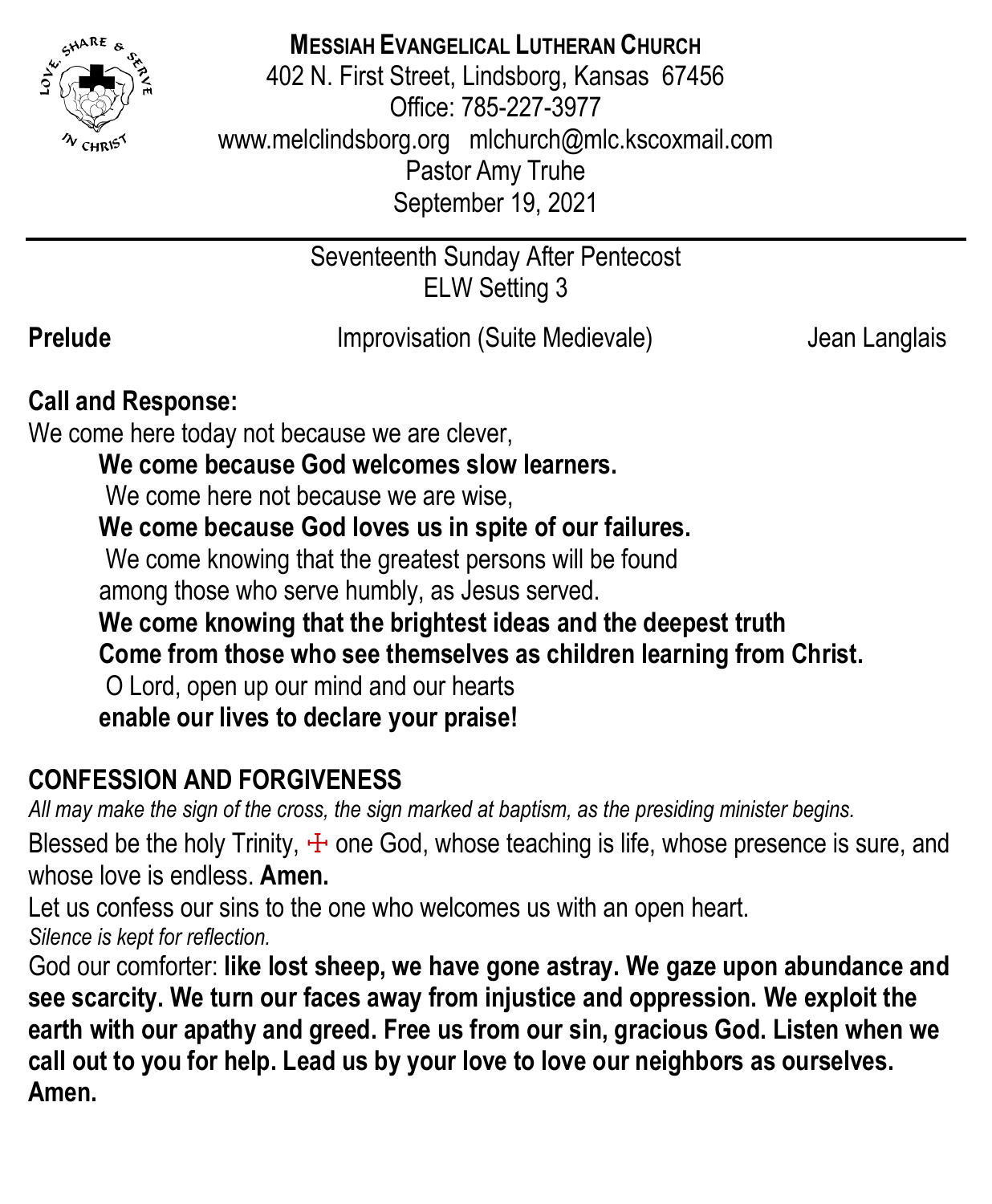All have sinned and fall short of the glory of God. By the gift of grace in  $\pm$  Christ Jesus, God makes you righteous. Receive with glad hearts the forgiveness of all your sins. **Amen.**

| <b>Entrance Hymn</b>      | Great God, Your Love has Called Us Here | #358   |
|---------------------------|-----------------------------------------|--------|
| <b>Kyrie</b>              |                                         | p. 138 |
| <b>Canticle of Praise</b> |                                         | p. 140 |

#### **Prayer of the Day**

O God, **our teacher and guide, you draw us to yourself and welcome us as beloved children. Help us to lay aside all envy and selfish ambition, that we may walk in your ways of wisdom and understanding as servants of your Son, Jesus Christ, our Savior and Lord. Amen.**

## **First Reading: Jeremiah 11:18-20**

*Today's reading tells of the suffering of the prophet Jeremiah, who announced God's word to Judah but was met with intense opposition and persecution. Jeremiah continues to trust in God in the midst of his suffering.* <sup>18</sup>It was the LORD who made it known to me, and I knew; then you showed me their evil deeds. 19But I was like a gentle lamb led to the slaughter. And I did not know it was against me that they devised schemes, saying, "Let us destroy the tree with its fruit, let us cut him off from the land of the living, so that his name will no longer be remembered!" 20But you, O LORD of hosts, who judge righteously, who try the heart and the mind, let me see your retribution upon them, for to you I have committed my cause.

The Word of the Lord; **Thanks be to God!**

## **Psalm: Psalm 54**

*God is my helper; it is the Lord who sustains my life. (Ps. 54:4)* <sup>1</sup>Save me, O God, by your name; in your might, defend my cause.

## <sup>2</sup>**Hear my prayer, O God; give ear to the words of my mouth.**

<sup>3</sup>For strangers have risen up against me, and the ruthless have sought my life, those who have no regard for God.

## <sup>4</sup>**Behold, God is my helper; it is the Lord who sustains my life.**

<sup>5</sup>Render evil to those who spy on me; in your faithfulness, destroy them.

6 **I will offer you a freewill sacrifice and praise your name, O LORD, for it is good.** <sup>7</sup>For you have rescued me from every trouble, and my eye looks down on my enemies.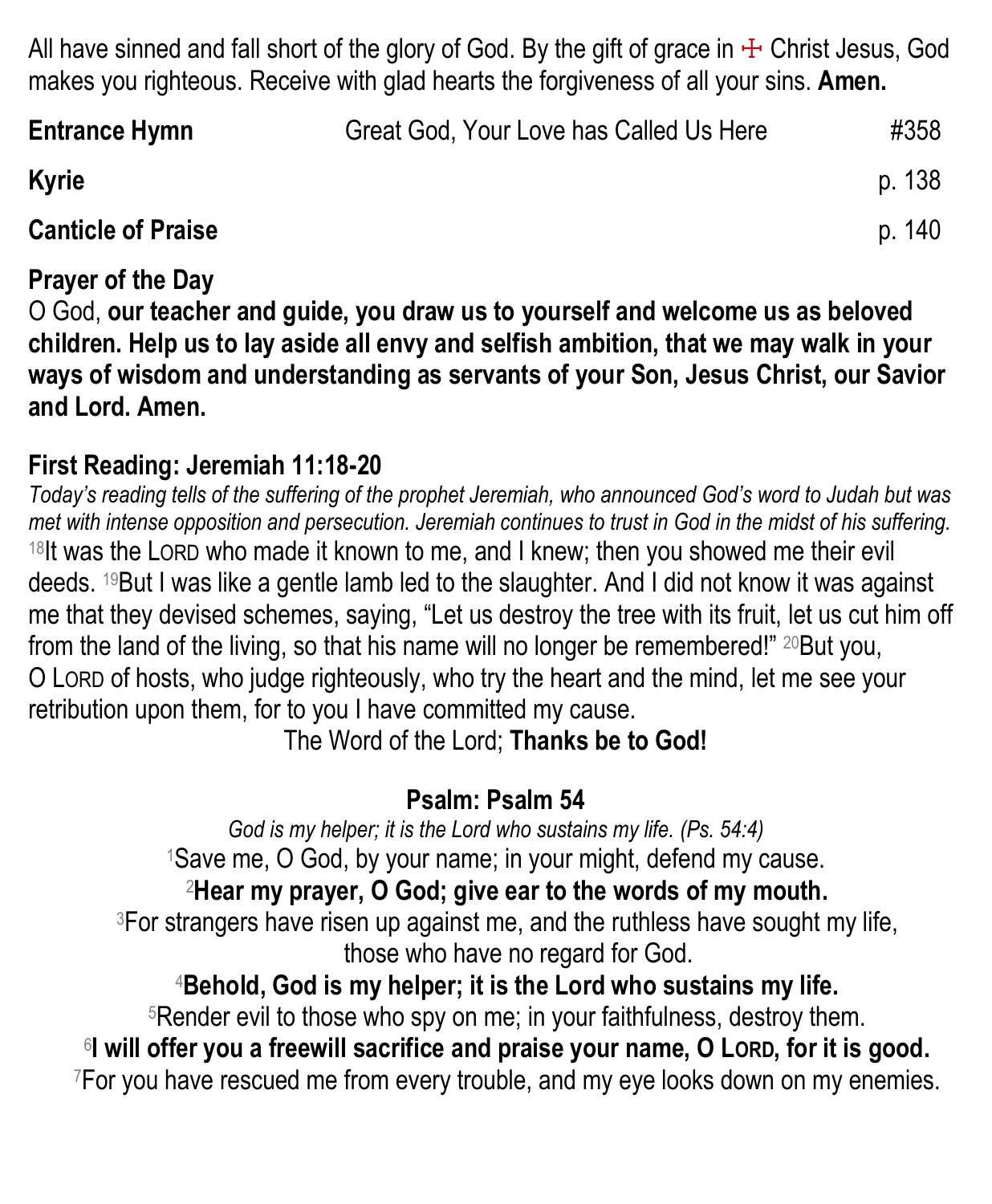## **Second Reading: James 3:13--4:3, 7-8a**

*The wisdom God gives unites our hearts and minds. Instead of living to satisfy our own wants and desires, we manifest this wisdom in peace, gentleness, mercy, and impartiality toward others.*

<sup>13</sup>Who is wise and understanding among you? Show by your good life that your works are done with gentleness born of wisdom. 14But if you have bitter envy and selfish ambition in your hearts, do not be boastful and false to the truth. 15Such wisdom does not come down from above, but is earthly, unspiritual, devilish. 16For where there is envy and selfish ambition, there will also be disorder and wickedness of every kind. 17But the wisdom from above is first pure, then peaceable, gentle, willing to yield, full of mercy and good fruits, without a trace of partiality or hypocrisy. 18And a harvest of righteousness is sown in peace for those who make peace.4: <sup>1</sup>Those conflicts and disputes among you, where do they come from? Do they not come from your cravings that are at war within you? 2You want something and do not have it; so you commit murder. And you covet something and cannot obtain it; so you engage in disputes and conflicts. You do not have, because you do not ask. 3You ask and do not receive, because you ask wrongly, in order to spend what you get on your pleasures. 7Submit yourselves therefore to God. Resist the devil, and he will flee from you. 8aDraw near to God, and he will draw near to you.

The Word of the Lord; **Thanks be to God!**

## **Gospel Acclamation: p. 142**

# **Gospel: Mark 9:30-37 Glory to you, O Lord!**

*Jesus' teaching and action in this text are directed to the church whenever it is seduced by the world's definition of greatness: prestige, power, influence, and money. The antidote to such a concern for greatness is servanthood.*

<sup>30</sup>[Jesus and the disciples went on] and passed through Galilee. He did not want anyone to know it;31for he was teaching his disciples, saying to them, "The Son of Man is to be betrayed into human hands, and they will kill him, and three days after being killed, he will rise again."  $32$ But they did not understand what he was saying and were afraid to ask him.  $33$ Then they came to Capernaum; and when he was in the house he asked them, "What were you arguing about on the way?" 34But they were silent, for on the way they had argued with one another who was the greatest. <sup>35</sup>He sat down, called the twelve, and said to them, "Whoever wants to be first must be last of all and servant of all." 36Then he took a little child and put it among them; and taking it in his arms, he said to them, 37"Whoever welcomes one such child in my name welcomes me, and whoever welcomes me welcomes not me but the one who sent me."

The Gospel of our Lord! **Praise to you, O Christ!**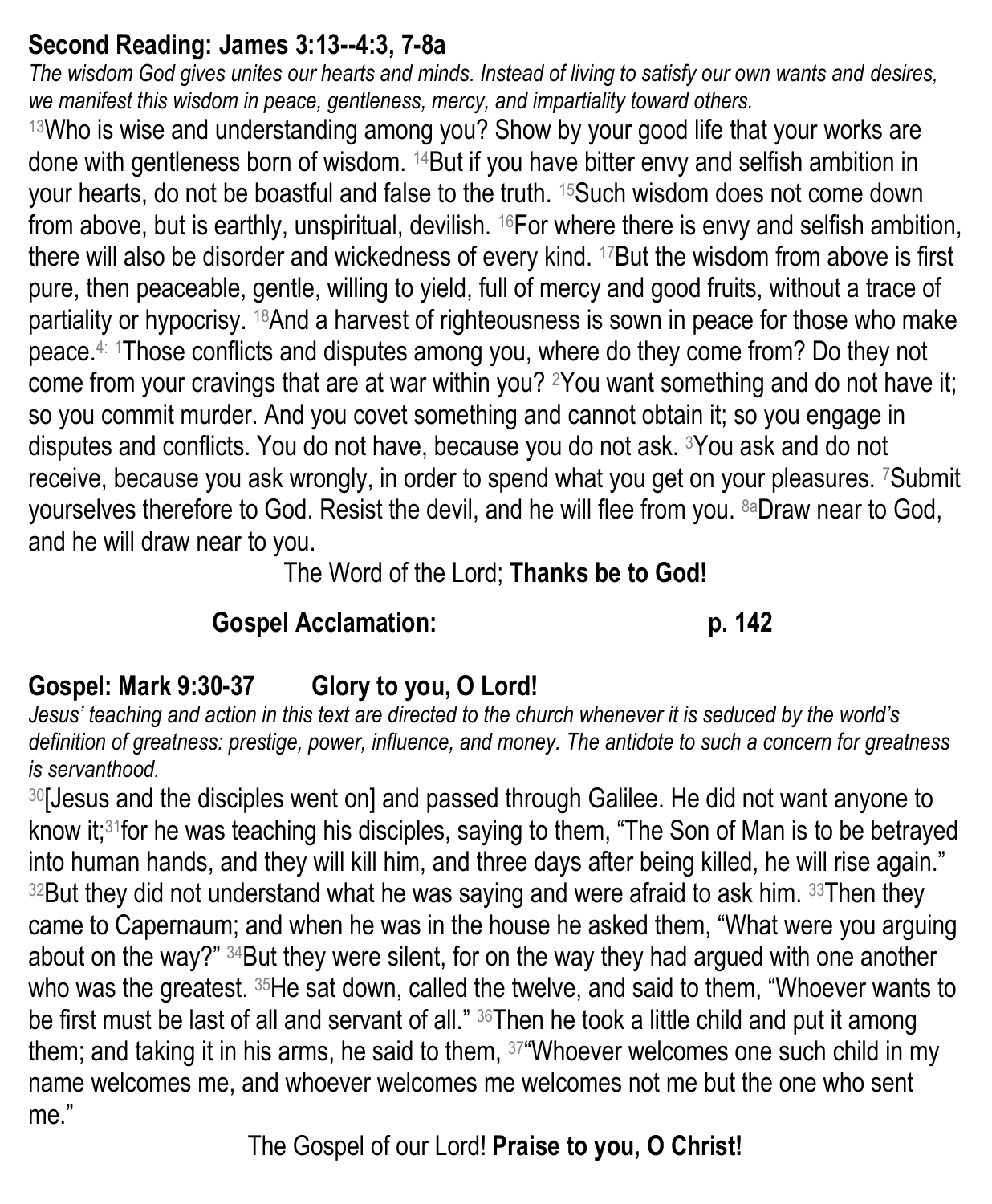**Sermon**

**Apostles' Creed**

**I believe in God, the Father almighty, creator of heaven and earth.**

**I believe in Jesus Christ, God's only Son, our Lord, who was conceived by the Holy Spirit, born of the virgin Mary, suffered under Pontius Pilate, was crucified, died, and was buried; he descended to the dead.\* On the third day he rose again; he ascended into heaven, he is seated at the right hand of the Father, and he will come to judge the living and the dead.**

**I believe in the Holy Spirit, the holy catholic church, the communion of saints, the forgiveness of sins, the resurrection of the body, and the life everlasting. Amen.**

#### **Prayers of Intercession**

Made children and heirs of God's promise, we pray for the church, the world, and all in need. *A brief silence.*

God of community, we pray for the church around the world. Unite us in our love for you. Help us overcome our divisions, that we are encouraged to work together for your sake. Lord, in your mercy, **hear our prayer.**

God of creation, we pray for this hurting earth. Awaken in us a new desire to care for this world and empower us to support agencies, organizations, and individual efforts to heal our environment. Lord, in your mercy, **hear our prayer.**

God of cooperation, we pray for nations of the world embroiled in conflict. We pray for the countries of the Middle East, that your Spirit might empower them to seek peaceful resolutions and long term agreements. Inspire leaders to listen to each other and work towards peaceful solutions to disagreements. Protect the vulnerable, especially children, who cannot find safety in their home or country. Lord, in your mercy, **hear our prayer.** God of comfort, we pray for all who live with mental or physical illness. Help them find appropriate care. Bring healing and wholeness when the path forward seems bleak. We especially pray for our members Rolland, Walli, Gloria and Gene, Bob, and Merlyn. We pray for our friends Denise, Bill, Dawn, Stephani, Karla, Danielle, Krista, Meghan, Amy, Sharon, Dan, and Kim and Jill. We pray for those serving in the military: Alex, Vicki, Ben, Jeremy, T.J., Daniel, Miranda, and Luke. We pray for Kaylie as she awaits a call.Lord, in your mercy, **hear our prayer.**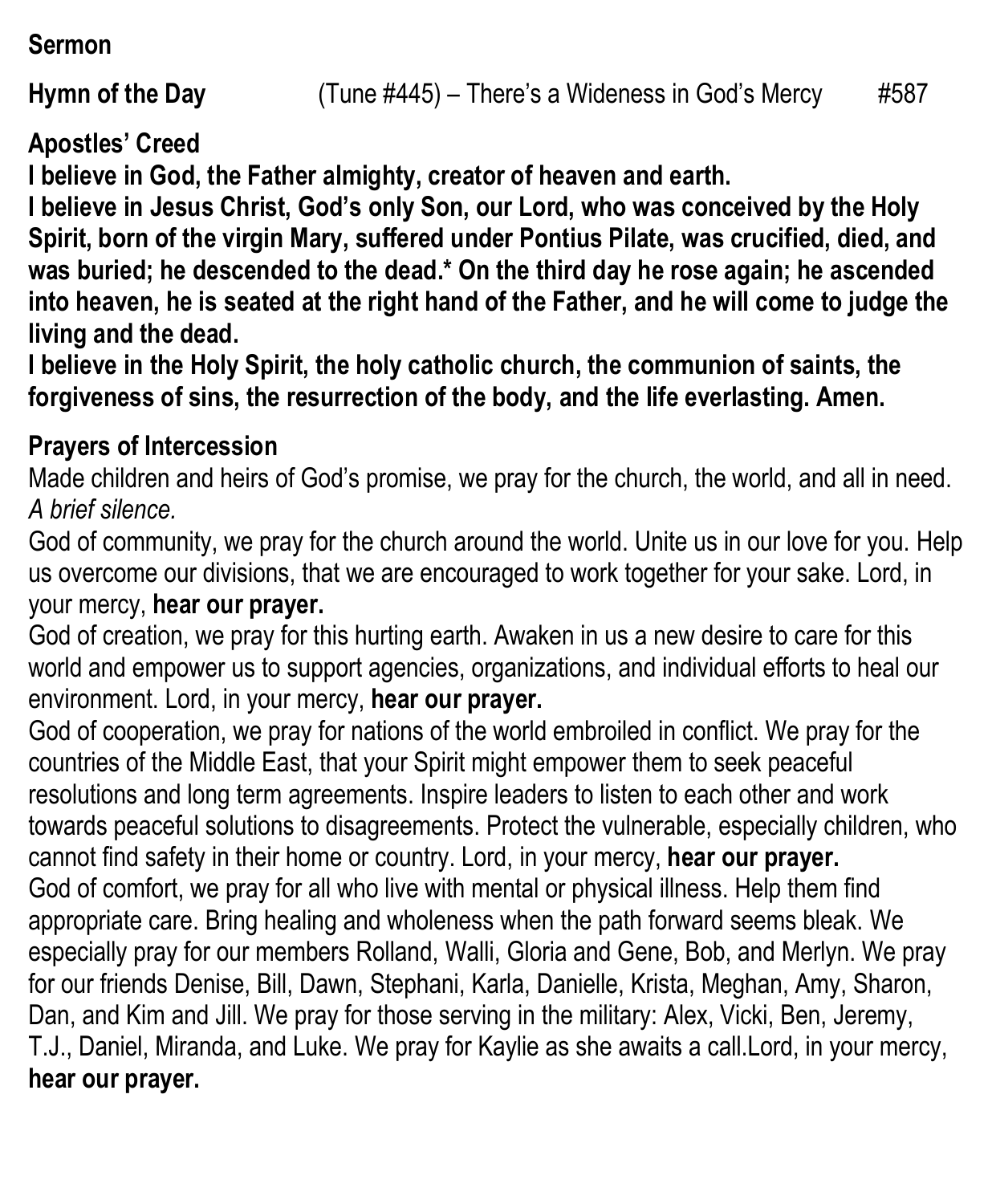God of compassion, we pray for the young people of this congregation. Renew in us your call to welcome the children in our midst. As they grow, strengthen their faith and our commitment to them. Lord, in your mercy, **hear our prayer.**

*Here other intercessions may be offered.*

God of consolation, we give you thanks for our loved ones who have died and pray for all who grieve today. We ask that you be with the friends and family of Bob Ahlstedt. May you strengthen them by the presence of your Spirit. Shine your grace on all your saints. Lord, in your mercy, **hear our prayer.**

P: Receive these prayers, O God, and those in our hearts known only to you; through Jesus Christ our Lord. **Amen.**

The Peace of the Lord be with you all: **And also with you! MEAL**

**Offertory** Choir: Children of the Heavenly Father, arr. By Dwight Gustafson

## **Offering Prayer**

God of abundance, you cause streams to break forth in the desert and manna to rain from the heavens. Accept the gifts you have first given us. Unite them with the offering of our lives to nourish the world you love so dearly; through Jesus Christ, our Savior and Lord. **Amen.**

#### **Great Thanksgiving**  p. 144

| "Holy, Holy, Holy"                         | Congregation sings | p. 144 |
|--------------------------------------------|--------------------|--------|
| <b>Eucharistic Prayer</b><br>Lord's Prayer |                    | p. 145 |
| <b>Lamb of God</b>                         |                    | p. 146 |

### **Distribution of Communion**

#### **Prayer after Communion**

Lord of life, in the gift of your body and blood you turn the crumbs of our faith into a feast of salvation. Send us forth into the world with shouts of joy, bearing witness to the abundance of your love in Jesus Christ, our Savior and Lord. **Amen.**

## **Blessing**

People of God, you are Christ's body, bringing new life to a suffering world. The holy Trinity, ☩ one God, bless you now and forever. **Amen.**

**Closing Hymn** Goodness is Stronger than Evil #721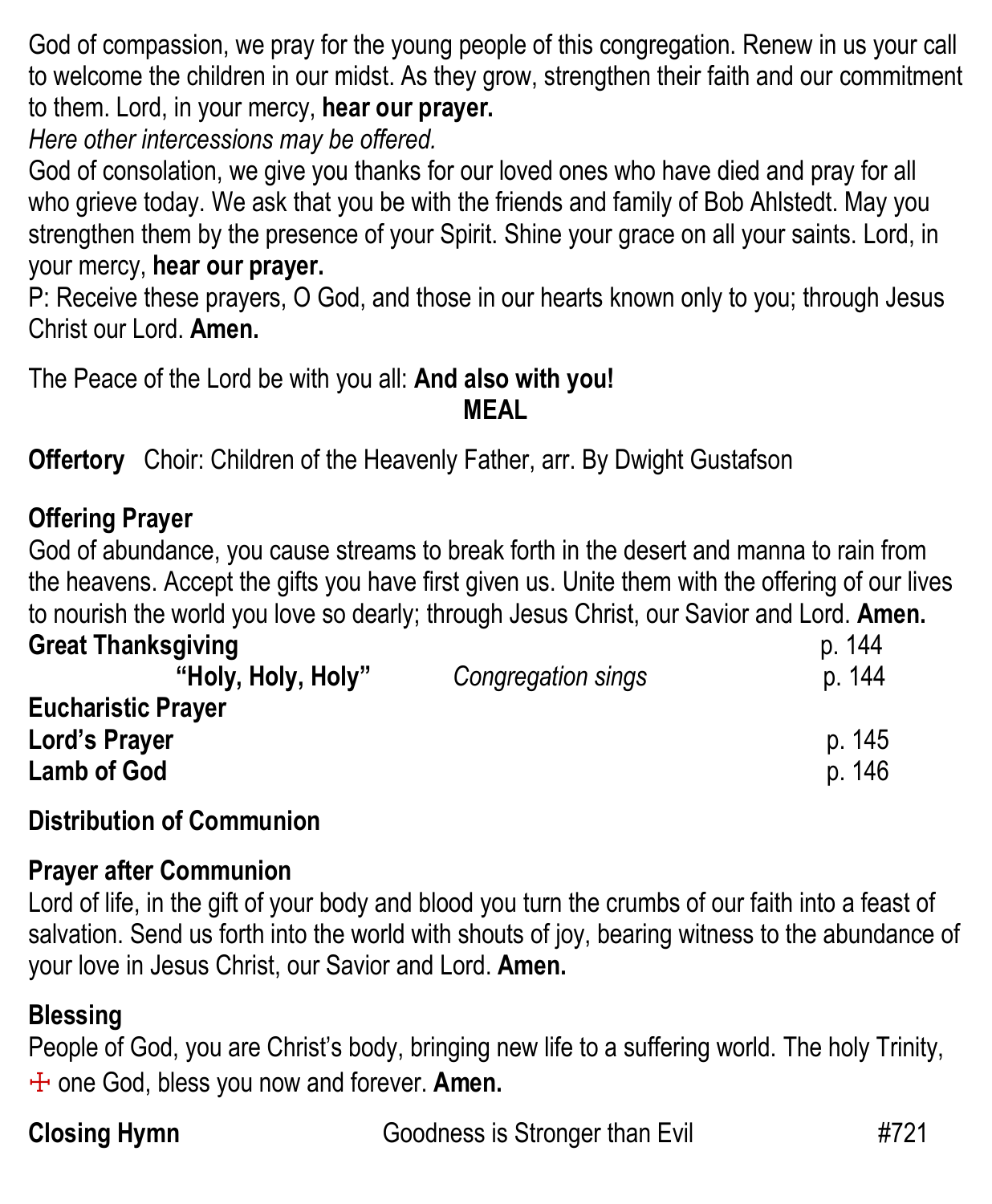## **Dismissal**

Go in peace. The living Word dwells in you. **Thanks be to God.**

**Postlude** Lord Jesus Christ, We Give Thanks to You Dietrich Buxtehude

| <b>Worship Leaders today:</b><br><b>Steve Gustafson</b><br><b>Kirsten Bruce</b><br>Joy Janis | Organist<br>Liturgist<br>Lector |            | <b>Worship Leaders next week:</b><br><b>Steve Gustafson</b><br>Kirsten Bruce<br><b>Cindy Daniels</b> | Organist<br>Liturgist<br>Lector |
|----------------------------------------------------------------------------------------------|---------------------------------|------------|------------------------------------------------------------------------------------------------------|---------------------------------|
| Messiah Lutheran Church                                                                      |                                 | Actual     | 8/21/2021<br>Actual<br>Jan - Aug                                                                     | <b>Budget</b><br>Jan - Aug      |
|                                                                                              |                                 | Aug-21     | 21                                                                                                   | 21                              |
| Revenue                                                                                      |                                 | 8,112.10   | 92,789.48                                                                                            | 96,773.32                       |
| <b>Expenses</b>                                                                              |                                 | 11,866.09  | 88,738.40                                                                                            | 106,989.94                      |
| Surplus (Deficit)                                                                            |                                 | (3,753.99) | 4,051.08                                                                                             | (10, 216.62)                    |
| Reserve Balance                                                                              |                                 | 84,717.71  |                                                                                                      |                                 |

#### *Members, Friends, and Family for Whom We Pray*  **Members of Messiah**:

Rolland Christenson, Walli Ellis, Gloria and Gene Holdsworth, Merlyn Hilt, the friends and family of Robert Ahlstedt

#### **Friends of Messiah**

| Donna Stejksal         | Daniels' friend       |                      | Karla Goewert Friend of Kirsten Bruce         |
|------------------------|-----------------------|----------------------|-----------------------------------------------|
| Denise                 | Pari Ford's mother    | Danielle             | Robbie Peterson's                             |
| <b>Bill Stephenson</b> | Joy Janis's brother   |                      | VanDeVyvere granddaughter                     |
| Dawn                   | Sharon Hoffman's      | <b>Krista Bahler</b> | <b>Betty Peterson's Niece</b>                 |
|                        | Daughter              | Meghan               | John & Margaret Presley's                     |
| Stephani White         | Betty Holcombe's      | Presley              | Daughter                                      |
|                        | daughter              | Amy Wright           | Friend of Don Anderson                        |
| Kim and Jill Hett      | Community friends     |                      | Sharon Texley friend of Marla Elmquist, Linda |
| Dan Braum              | Warren Olson's friend |                      | Lewis & many others                           |
| <b>Matt Forrester</b>  | Pastor's Brother      |                      |                                               |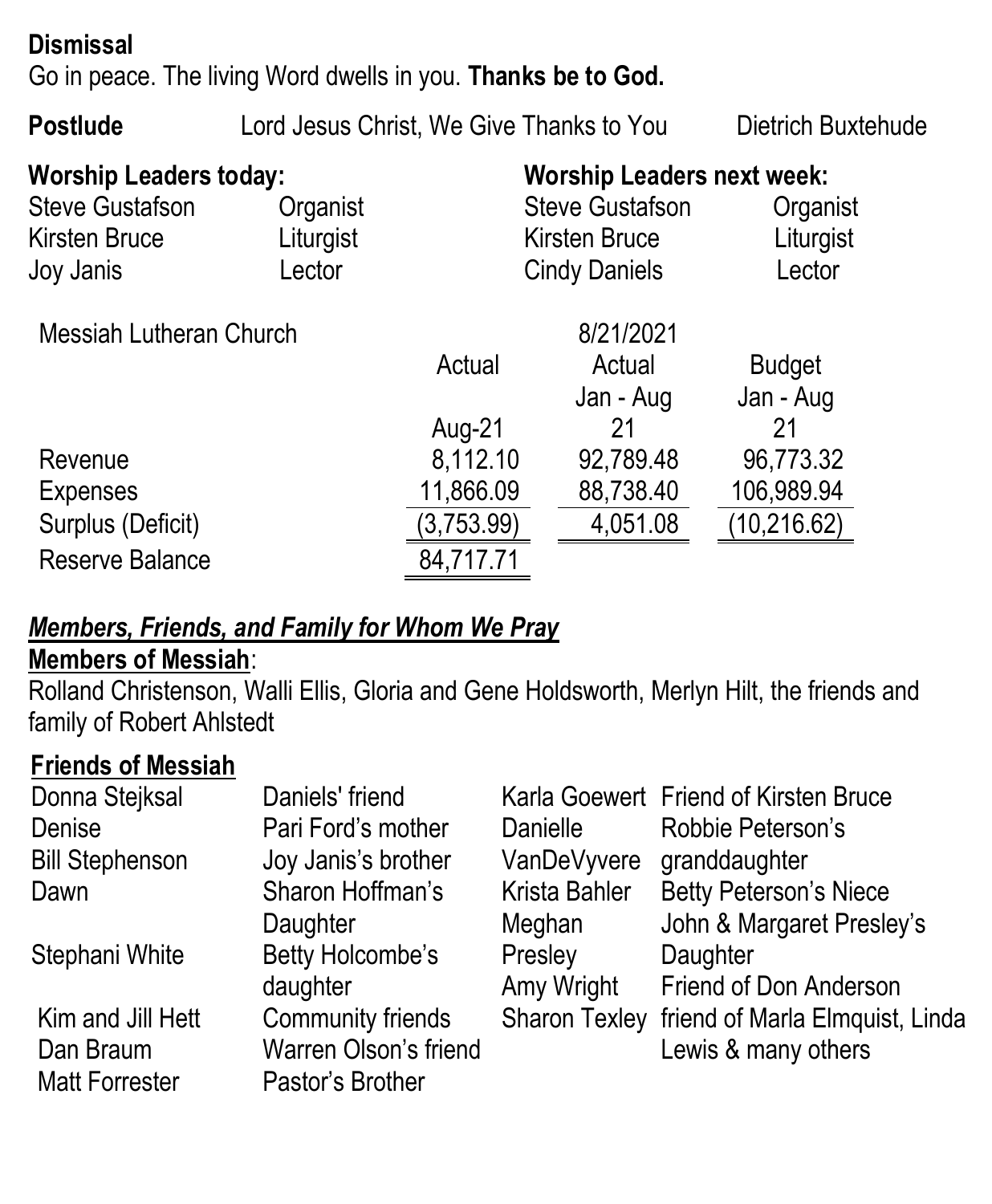## **Serving the U.S.A.**

Alex Klapp Betty Russin's grandson Vicki Charboneau Elaine Eller's granddaughter Ben Youngquist S Hoffman's nephew Jeremy Guy Hensley's son-in-law T.J. Paulsen Barb Malm's child Daniel & Miranda Norland Randy/Gretchen's son & wife Luke Hammontree Daniel's grandson **Seminary** Kaylie Ines

## **Wider Church by Jeanne Ahlers**

In this time of disruption and displacement of people, and distrust between communities and nations, Bishop Eaton would remind us that similar conditions existed at the time of the early church. at that time, two distinct peoples had to comprehend how they could become one people. One, the Jews, were an ancient people who had endured enslavement, oppression and exile, but still preserved their identity and trust in God. They believed that God had blessed them to be a blessing to all humanity, although the rest of humanity reacted violently against them; they believed God had made an everlasting covenant with them and had given them a sign of that promise. The other people -- the Gentiles -- were hostile, polytheistic and suspicious of them. They rejected the claim that a life lived by covenant obligations could possibly be a good one.

But then something happened. Through the cross, these two peoples became one. It was a seismic shift. The first Christians were Jews, who didn't see themselves as apart from the covenant God; to them the Torah was the living voice of the God of Abraham, Isaac and Jacob in their midst and throughout their lives. Circumcision of males was a sign of that covenant. So what about the uncircumcised Gentiles, the "others," literally beyond the pale? Paul and others had witnessed the Spirit at work among the Gentiles. The dispute was heated, and the problem was brought to the apostles and elders in Jerusalem. They took counsel from Scripture, tradition and the report of the outpouring of the Spirit. The conclusion was that if the Gentiles "abstained from what has been sacrificed to idols and from blood and from what is strangled and from fornication" (Acts 15:28-29), they would be "no longer strangers and aliens," but "citizens with the saints and also members of the household of God (Ephesians 2:19).

As they came to be one body, so are we, the present church, one body, the body of Christ. We have significant disagreement about important issues, but we can take heart from the example of the early Church. If, by the Spirit's power, they could set aside their differences,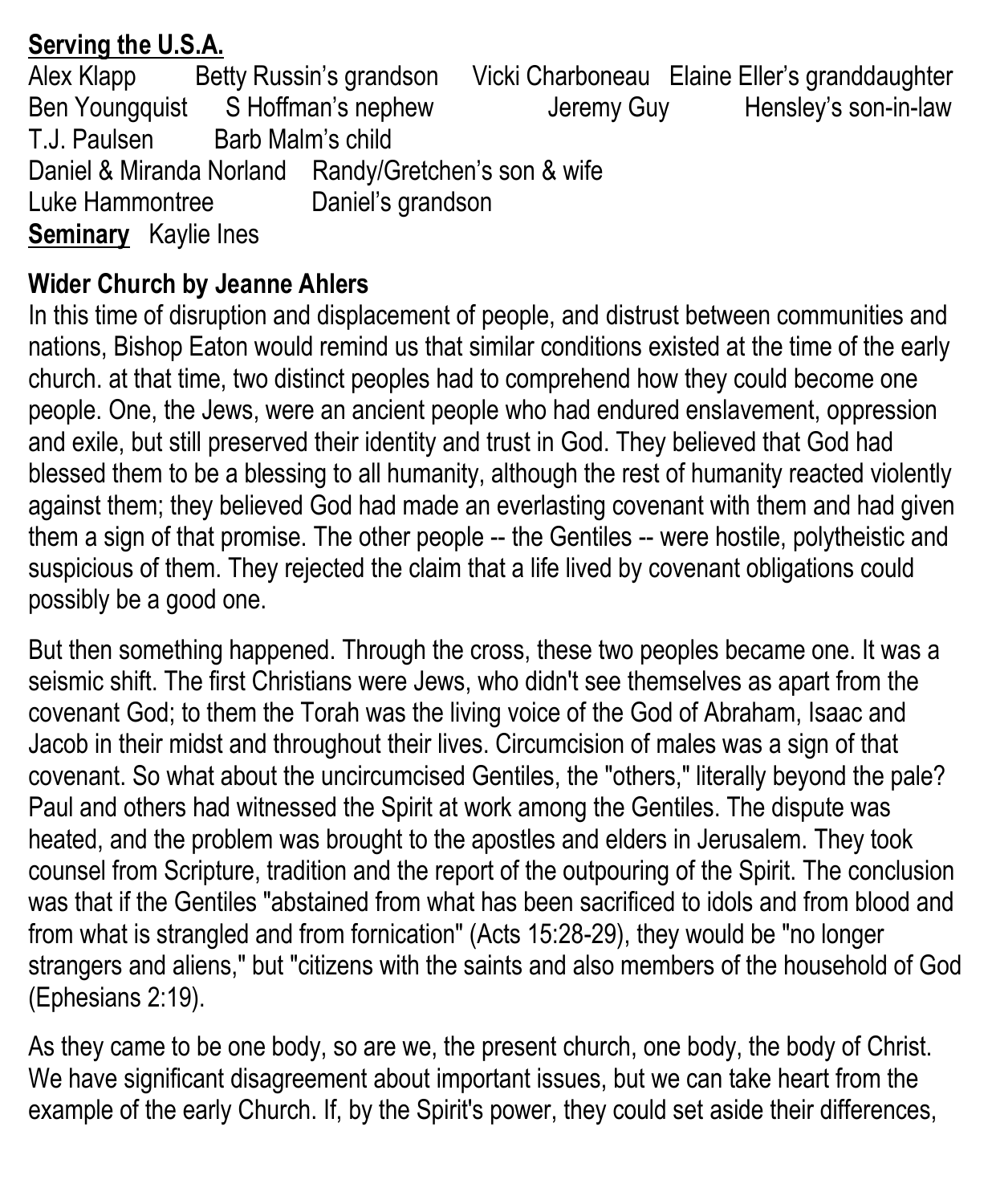which were greater than any of ours, then we, too, can live into the unity that already exists in Christ.

#### **Announcements**

Thank you to all who participated in **God's Work, Our Hands** day, Sept. 12. We helped clean out a woman's yard, moved shelving at TACOL to assist their renovations, put together Lutheran World Relief packets for health and school. The balcony was cleaned up as well. We are blessed to have had about 25 people serving on this Sunday!

**The Vitality Survey** results are in! Please join us on Tuesday, Sept 28 at 6:30 p.m. The Rev. Donna Simon from the Synod will be here to walk us through the corporate picture we created through the survey! Cookies will be served!

**Christian Ed News!** We are partnering with Bethany Lutheran for our school-age Sunday School this fall. Messiah Lutheran kids PreK - 6th grade are invited to attend Sunday School at Bethany Lutheran from 9-10 each week, prior to 10:00 worship at Messiah. Rally Day was September 12th, and lots of fun for all. We are all excited about this opportunity for our kids to learn and grow in faith together! \*We are always looking for additional committee members. Currently we have only three members on our committee. We'd love to have some members who do **not** have children involved in Sunday School/Youth Group. Please prayerfully consider this!\*

This Thursday, Sept. 23, at 9:00 AM will be our **Messiah Women's weekly coffee**. This week we will have a short devotional time with a lesson during our coffee hour, and will continue with this each 4th Thursday morning. All are welcome!

We are invited to attend **Bethany Church Women's** regular monthly meeting on Thursday, October 7, at 2:00 in their Fellowship Hall. A Bible Study will be given by Nancy Lundblad, and a special offering will be taken for Papua New Guinea.

The next **forum at Bethany Lutheran Church** is Sunday, September 19<sup>th</sup> at 9 am. All are welcome!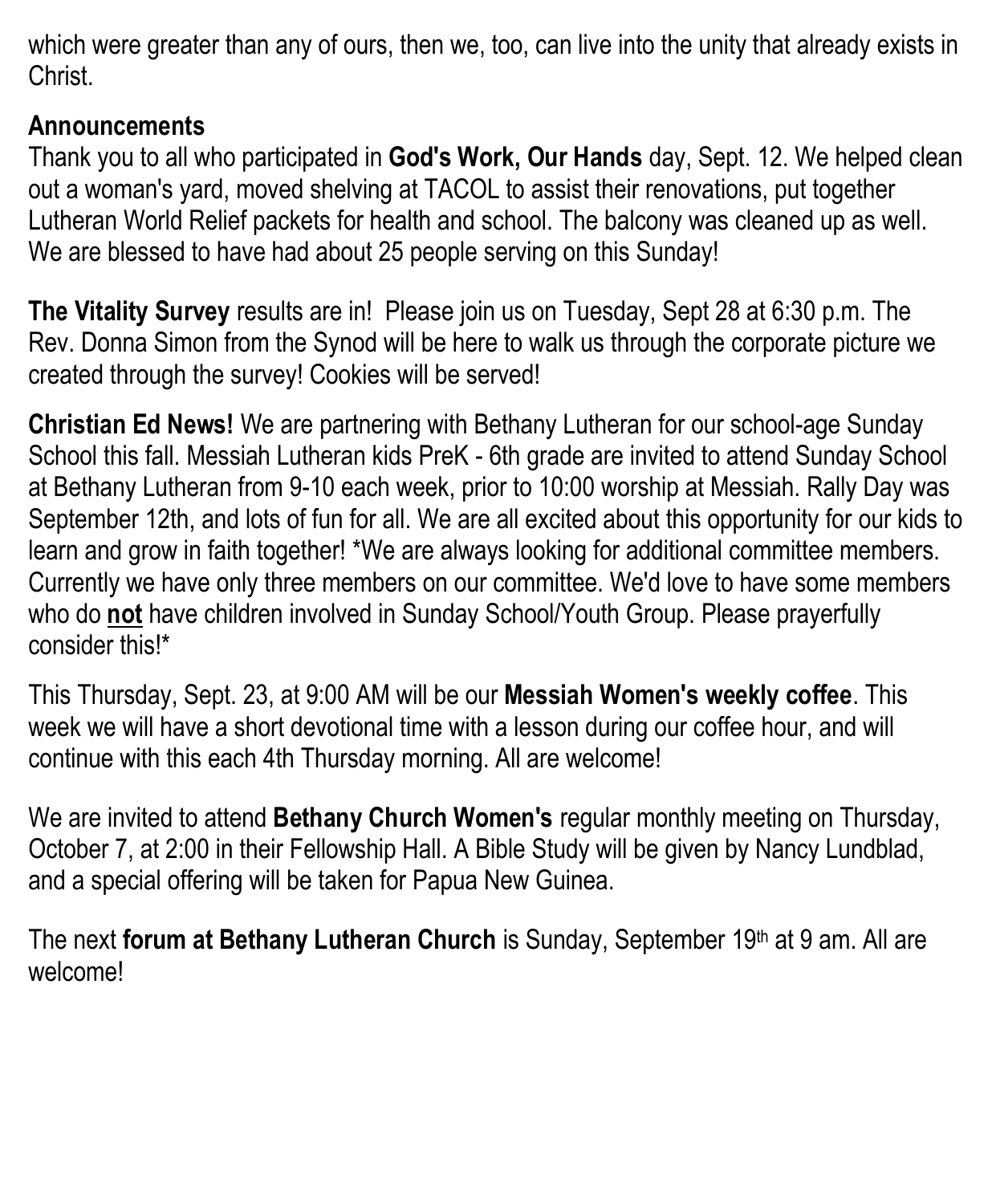# **SEPTEMBER 19, 2021 17th SUNDAY AFTER PENTECOST**

*Jesus' followers are to care for the powerless.* 

## DAILY BIBLE READINGS

These passages are related to the Lectionary texts for this Sunday.

| <b>Sunday</b>   | Mark 9:30-37             |
|-----------------|--------------------------|
| <b>Monday</b>   | <b>Jeremiah 11:18-20</b> |
| <b>Tuesday</b>  | James 3:13-4:8a          |
| Wednesday       | <b>Galatians 5:13-15</b> |
| <b>Thursday</b> | <b>Isaiah 42:1-9</b>     |
| Friday          | 1 Peter 4:7-11           |
| <b>Saturday</b> | Psalm 54                 |
| <b>Sunday</b>   | Mark 9:38-50             |
|                 |                          |



The servant of all is the greatest **Plot to kill Jeremiah Wisdom from above Christ gives freedom A servant song Serve others A cry to God for help Avoiding sin** 

## SCRIPTURE VERSE FOR THIS WEEK

*[Jesus] sat down, called the twelve, and said to them, "Whoever wants to be first must be last of all and servant of all."* **Mark 9:35 (NRSV)**

## PRAYERS AND BLESSING

## **A Prayer for the Week:**

God of heaven and earth, may we follow the way of Jesus and learn what it means to trust in you through Christ our Savior. Amen.

## **Mealtime Prayer:**

Dear God, just as you feed us with this gift of food today, we thank you for caring for us with your goodness and mercy. Amen.

## **A Blessing to Give:**

May your life be blessed by the love of God through Jesus Christ our Savior and Lord.

## HYMN OF THE WEEK

*Will You Let Me Be Your Servant*

# WEEKLY MILESTONES CARING CONVERSATIONS

Take a moment to tell or think about a recent mountain high and/or valley low in your life. Discuss in your home, small group, or use for personal reflections: